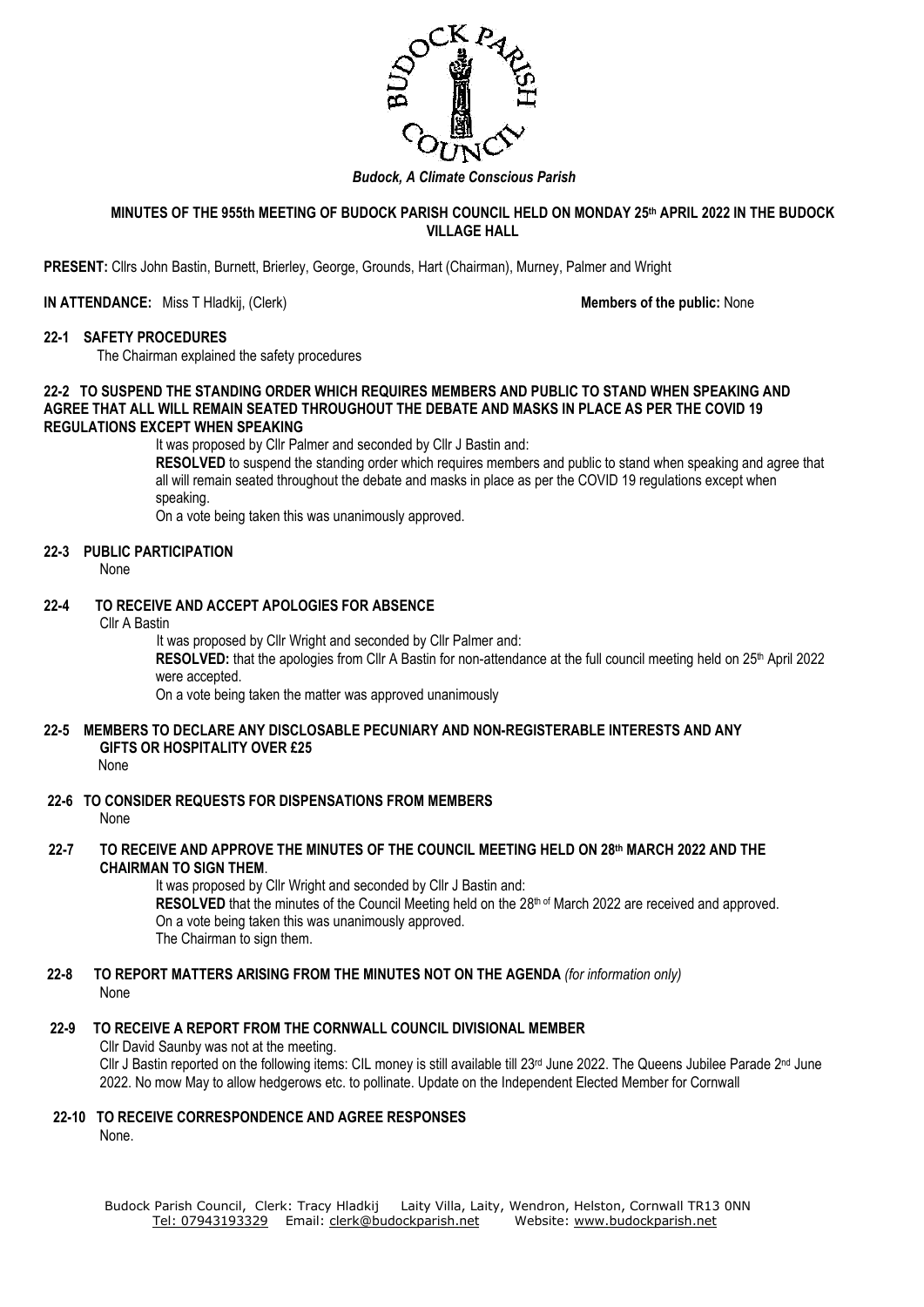## **22-11 TO NOTE PLANNING DECISIONS RECEIVED FROM CORNWALL COUNCIL**

06.04.2022 **PA22/01410 APPROVED Applicant:** Morin **Location:** Penjerrick House Penjerrick Budock Water Cornwall TRll SED **Proposal**: Works to trees subject to a Tree Preservation Order (TPO), works include fell 2 x Ash with dieback **Parish :** Budock Ward : Falmouth Trescobeas And Budock Electoral Division

11.04.2022 **PA21/12152 APPROVED Applicant:** Mr And Mrs Knowles **Location:** Lower Crill Farmhouse Roscarrack Road Maen Valley Falmouth TR11 5BL **Proposal:** Construction of new dwelling within curtilage of existing dwelling **Parish :** Budock Ward : Falmouth Trescobeas And Budock Electoral Division

11.04.2022 **PA22/02701 APPROVED Applicant:** Mr Martin Bromwell And Mrs Helen Jones **Location:** Whispering Winds School Hill Budock Water Cornwall TR11 5DD **Proposal:** Non material amendment in relation to decision notice PA21/07770 dated 10.10.2021 for siting of garage 1200mm forward of approved Position **Parish :** Budock Ward : Falmouth Trescobeas And Budock Electoral Division

## **22-12 TO CONSIDER PLANNING APPLICATIONS RECEIVED FROM CORNWALL COUNCIL AND THE COUNCIL'S RESPONSES**

1) **Application PA22/02725** Proposal Outline planning permission with some matters (appearance, landscaping, layout and scale) reserved for the demolition of an existing dwelling and construction of up to 4 replacement dwellings and associated works Location Belle Vista Hillhead Road Kergilliack Cornwall TR11 5PA Applicant Mr Richard Scott and Ms Gina Craig Grid Ref 178254 / 33523 (Case Officer - Mark Ball)

It was proposed by Cllr Burnett and seconded by Cllr Grounds and:

**RESOLVED** that the following comment be submitted:- Budock Parish Council objects to this application for the following reasons:

This land is not identified for development either in the NDP or the Cornwall DPD. It is against the NDP Section H2: Rural exception sites which states Residential Development outside the Development Boundaries will be supported only where it is to deliver 'Affordable Housing' to meet an identified local need. The Parish has little or no housing need and what there is, will be more than covered at the newly granted Barrett's development.

Under paragraph H4 in the NDP adopted in July 2021 in order, to avoid the potential for coalescence with the surrounding developed areas of Falmouth and Penryn, specific Green Gap Sites have been designated as those areas which are most sensitive to development or light pollution and development will not be supported. The green area nearest to this site runs right alongside the approach road to the buildings on the site and the whole site is clearly visible in a prominent hilltop position from many directions around & particularly over the green area mentioned so the potential for visual intrusion and / or light pollution would be considerable.

Five houses in this small area would, we believe, be classed as overdevelopment.

We do not believe that the access on to Hillhead is satisfactory especially as potentially ten cars could be using the 'lane' from Hillhead to Belle Vista. It is questionable that this 'lane' is even suitable for that amount of traffic.

The criteria are entitled 'sustainability' this includes access to nearby public transport and shops amongst other things. This development clearly does not meet either of those.

On a vote being taken this was agreed with one abstention

2) **Application PA22/03381** Proposal Reserved matters approval (landscaping, layout, scale and appearance) for erection of one dwelling following outline approval ref: PA21/06819 dated 6 December 2021 Location Keepers Cottage Trewen Farm Lane Budock Water Falmouth TR11 5DZ Applicant Mr Aidan Smith Grid Ref 178291 / 31429 (Case Officer – Mark Ball)

It was proposed by Cllr Hart and seconded by Cllr Wright and:

.

**RESOLVED** that the following comment be submitted:- Budock Parish Council has no objection to this application and would remind the applicant of the aims of the NDP, this seeks to encourage the inclusion of the following where applicable to their project. Water harvesting : Air or ground source heating : Solar or photovoltaic panels : Car charging points : and enhanced insulation.

On a vote being taken this was agreed with two abstentions

## **MINUTES TO SHOW APPLICATIONS VOTED ON AND SUBMITTED TO CORNWALL COUNCIL IN APRIL 2022 DUE TO EARLY RETURN DATES PRIOR TO OUR MEETING**

3) **Application PA22/02701** Proposal Non material amendment in relation to decision notice PA21/07770 dated 10.10.2021 for siting of garage 1200mm forward of approved position Location Whispering Winds School Hill Budock Water Cornwall TR11 5DD Applicant Mr Martin Bromwell And Mrs Helen Jones

Budock Parish Council has no objections and submitted to Cornwall Council on 4<sup>th</sup> April 2022

Budock Parish Council, Clerk: Tracy Hladkij Laity Villa, Laity, Wendron, Helston, Cornwall TR13 0NN Tel: [07943193329](mailto:Tel:%2007943193329) Email: [clerk@budockparish.net](mailto:clerk@budockparish.net) Website: [www.budockparish.net](http://www.budockparish.net/)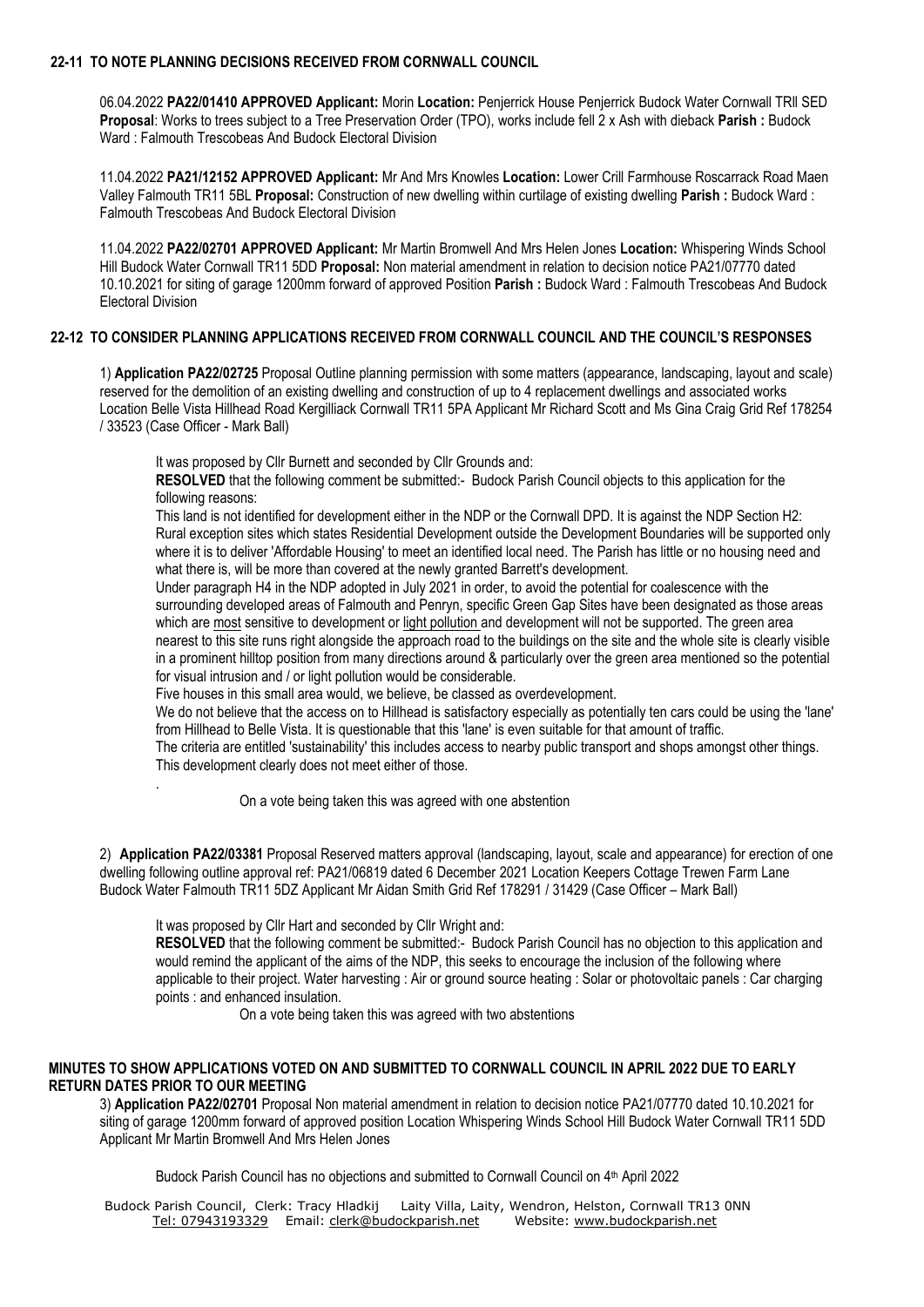## **22-13 TO RECEIVE A REPORT FROM THE POLICE WEBSITE**

The latest information on the Police website are four crimes in February 2022. Full details can be found at <https://www.police.uk/devon-and-cornwall/CIOS.4068/>

# **22-14 REPORTS FROM COMMITTEES AND REPRESENTATIVES**

**Footpaths and rights of way** – Nothing to report.

**Tree Warden** – Nothing to report. **Budock Village Hall** – Nothing to report.

**Treverva Village Hall** – The next meeting is 25<sup>th</sup> April.

Plaving Field - The Playing Field Committee reported they had a successful Easter event on Saturday 23<sup>rd</sup> April and had over 100 children taking part in the Treasure hunt and raised about £500 for the Playing Field. They were able to get some of the apprentices from Pendennis Shipyard to undertake the renovation of the historic wooden rocking horse in the playing fields as part of their Apprenticeship week project. Which was a real help, and we hope gave Pendennis some publicity for their apprenticeship recruitment too. The next event is the Queen's Platinum Jubilee weekend when we are putting on the Fun Day. Litter Pick – The next litter pick is scheduled for the 30<sup>th</sup> April 2022 weather permitting then the 28<sup>th</sup> May 2022.

# **22-15 TO APPROVE THE PAYMENT OF ACCOUNTS FOR THE MONTH OF APRIL 2022**

It was proposed by Cllr George and seconded by Cllr Wright and: -

**RESOLVED** that accounts totalling **£1,894.32** for the month of April 2022 are approved for payment. This total includes Salaries, contractual payments, hall hire, annual subs, and expenses.

On a vote being taken this was unanimously agreed

# **22-16 TO APPROVE THE 'REGULAR PAYMENTS' SCHEDULE FOR THE YEAR 2022/23**

The list details all the agreed payments scheduled for the year. Monthly – EE, HMRC, Salaries

Biannually - Grass Cutting

Annually - Insurance, Subscriptions to SLCC, CALC, NALC and Zoom, Membership to AAT, IT software licence, Website domain and email subscriptions. Auditor internal and external, maintenance of bus shelters, weed spraying. GDPR.

It was proposed by Cllr Grounds and seconded by Cllr Wright and: -

**RESOLVED** that the regular payments schedule for the year 2022/23 be adopted and approved. On a vote being taken this was unanimously approved

## **22-17 TO CONSIDER AND APPROVE THE RENEWAL QUOTATION FOR THE INSURANCE ON A THREE-YEAR CONTRACT**

The council discussed the renewal quotation received from our insurance company the contract been for a fixed three-year term. It was proposed by Cllr Hart and seconded by Cllr Wright and: -

**RESOLVED** that the renewal quotation for insurance on a three-year term from Zurich Municipal be accepted. On a vote being taken this was unanimously agreed

## **22-18 TO CONSIDER AND APPROVE ADDITIONAL FUNDS FOR THE CONTINUATION OF THE NDP WEBSITE FOR THE CURRENT YEAR**

The council discussed the additional funds of £45 taking the total to £135 requested to keep the NDP website running for this year. It was proposed by Cllr Grounds and seconded by Cllr George and: -

**RESOLVED** that an additional £45 be added to the previous £90 agreed in minute reference 21-266 and the total of £135 be paid to keep the NDP website running for this year

On a vote being taken this was unanimously agreed

### **22-19 TO UPDATE ON THE QUEENS JUBILEE PARADE IN TRURO**

The councillors discussed the invitation to attend the Cornish Platinum Jubilee Parade which will take place in Truro on Thursday 2<sup>nd</sup> June 22, and it was agreed that all that wish to attend will attend to represent Budock Parish Council.

### **22-20 TO UPDATE ON THE QUEENS JUBILEE COMMEMORATIVE BENCH**

The company has been contacted and we are awaiting a final confirmation of delivery details. The wording on the plaque will read:

> Budock Parish Council Donates this bench to celebrate the Platinum Jubilee of Queen Elizabeth II 1952 - 2022